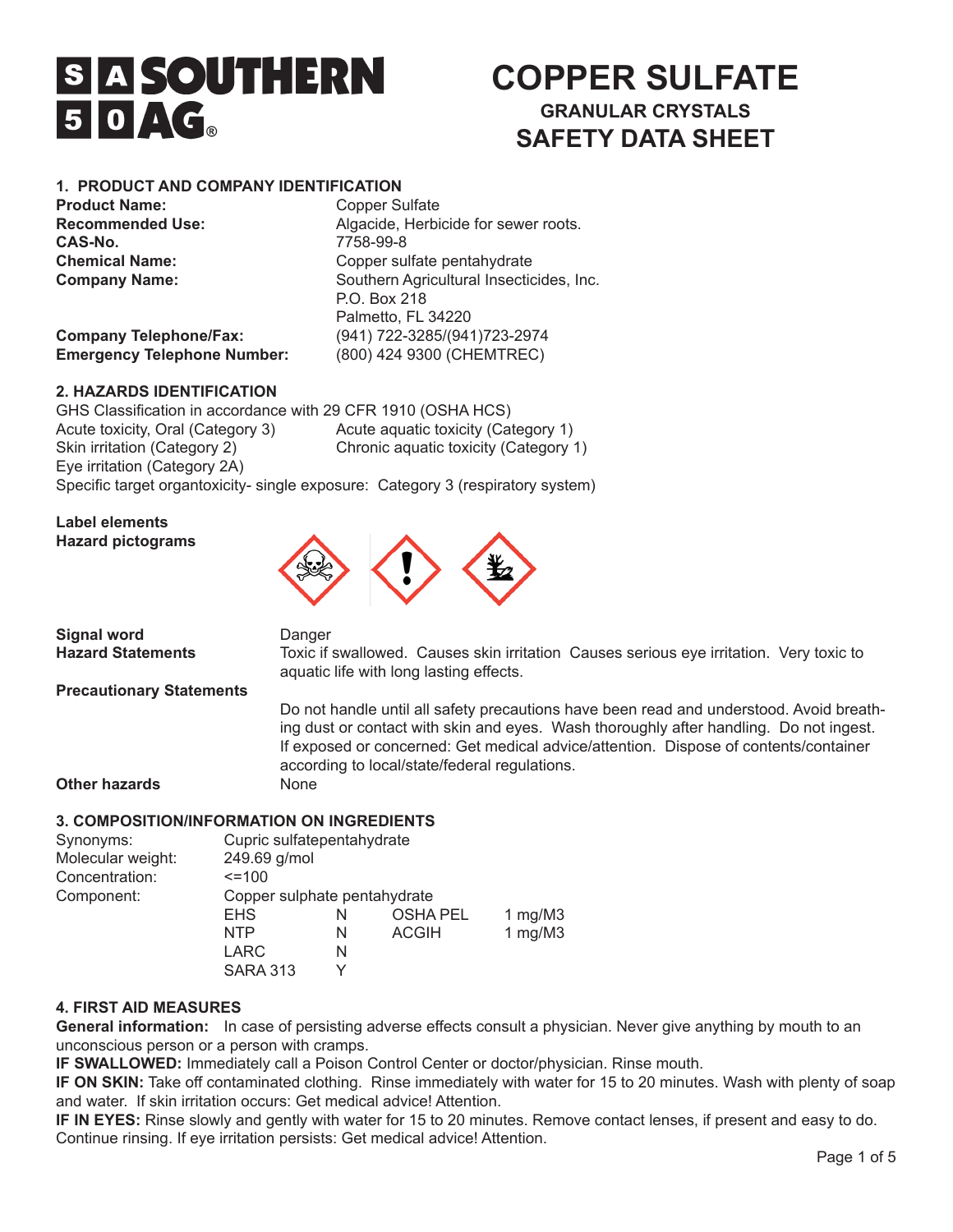## **5. FIRE FIGHTING MEASURES**

| <b>General Fire Hazards:</b>    | Copper Sulfate is not combustible, but may decompose in the heat of a fire to product<br>corrosive and/or toxic fumes.                         |
|---------------------------------|------------------------------------------------------------------------------------------------------------------------------------------------|
| <b>Extinguishing media:</b>     | Dry chemical, carbon dioxide, water spray or foam. For large fires use water spray, or<br>alcohol foam                                         |
| Special hazards arising from    |                                                                                                                                                |
| the substance or mixture:       | Sulphur oxides, Copper oxides                                                                                                                  |
| <b>Advice for firefighters:</b> | Wear full protective clothing including self-contained breathing apparatus.                                                                    |
| <b>Further information:</b>     | Runoff from fire control or dilution water may be corrosive and/or toxic and cause pollu-<br>tion. Dike fire control water for later disposal. |

## **6. ACCIDENTAL RELEASE MEASURES**

## **Personal precautions, protective equipment and emergency procedures:**

Wear a NOISH or MSHA approved respirator if dust will be generated in clean-up. Avoid dust formation. Avoid breathing vapors, mist or gas. Ensure adequate ventilation. Evacuate personnel to safe areas.

If spilled solution is in a confined area, introduce lime or soda ash to form insoluble copper salts and dispose of by approved method.

## **Environmental precautions:**

Prevent further leakage or spillage if safe to do so. Do not let product enter drains, streams or other bodies of water. Discharge into the environment must be avoided.

## **Methods and materials for containment and cleaning up:**

Pick up and arrange disposal without creating dust. Sweep up and shovel. Keep in suitable, closed containers for disposal. Copper sulfate solution may deteriorate concrete.

## **7. HANDLING AND STORAGE**

## **Precautions for safe handling:**

Avoid contact with skin and eyes. Avoid formation of dust and aerosols. Further processing of solid materials may result in the formation of combustible dusts. The potential for combustible dust formation should be taken into consideration before additional processing occurs. Provide appropriate exhaust ventilation at places where dust is formed. **Conditions for safe storage, including any incompatibilities:** 

## Keep container tightly closed in a dry and well-ventilated place away from heat sources and reducing agents. Store in stainless steel, fiberglass, polypropylene, PC=s or plastic equipment. If container or bag is damaged, place the container or bag in a plastic bag.

## **8. EXPOSURE CONTROLS~PERSONAL PROTECTION**

| Component       | CAS-No.   | Value | <b>Control parameters</b> | <b>Basis</b>           |
|-----------------|-----------|-------|---------------------------|------------------------|
| Copper sulphate | 7758-99-8 | TWA   | 1.000000                  | USA, NIOSH Recommended |
| pentahydrate    |           |       | mq/m3                     | Exposure Limits        |

## **Exposure controls**

**Appropriate engineering controls:**

Avoid contact with skin, eyes and clothing. Wash hands before breaks and immediately after handling the product. **Personal protective equipment:**

**Eye/face protection:** Individuals must wear splash proof or dust resistance safety goggles to prevent eye contact with this substance. Use equipment for eye protection tested and approved under appropriate government standards such as NIOSH (US) or EN 166(EU).

**Skin protection:** Handle with gloves. Gloves must be inspected prior to use. Use proper glove removal technique (without touching glove's outer surface) to avoid skin contact with this product. Dispose of contaminated gloves after use in accordance with applicable laws and good laboratory practices. Wash and dry hands.

**Body Protection:** Individuals must wear appropriate protective clothing and equipment to prevent repeated or prolonged skin contact.

**Respiratory protection:** NIOSH approved respirator for toxic dust mist. The respirator selected must be based on contamination levels found in the work area.

**Control of environmental exposure:** Prevent further leakage or spillage if safe to do so. Do not let product enter drains. Discharge into the environment must be avoided. Discharge 2 of 5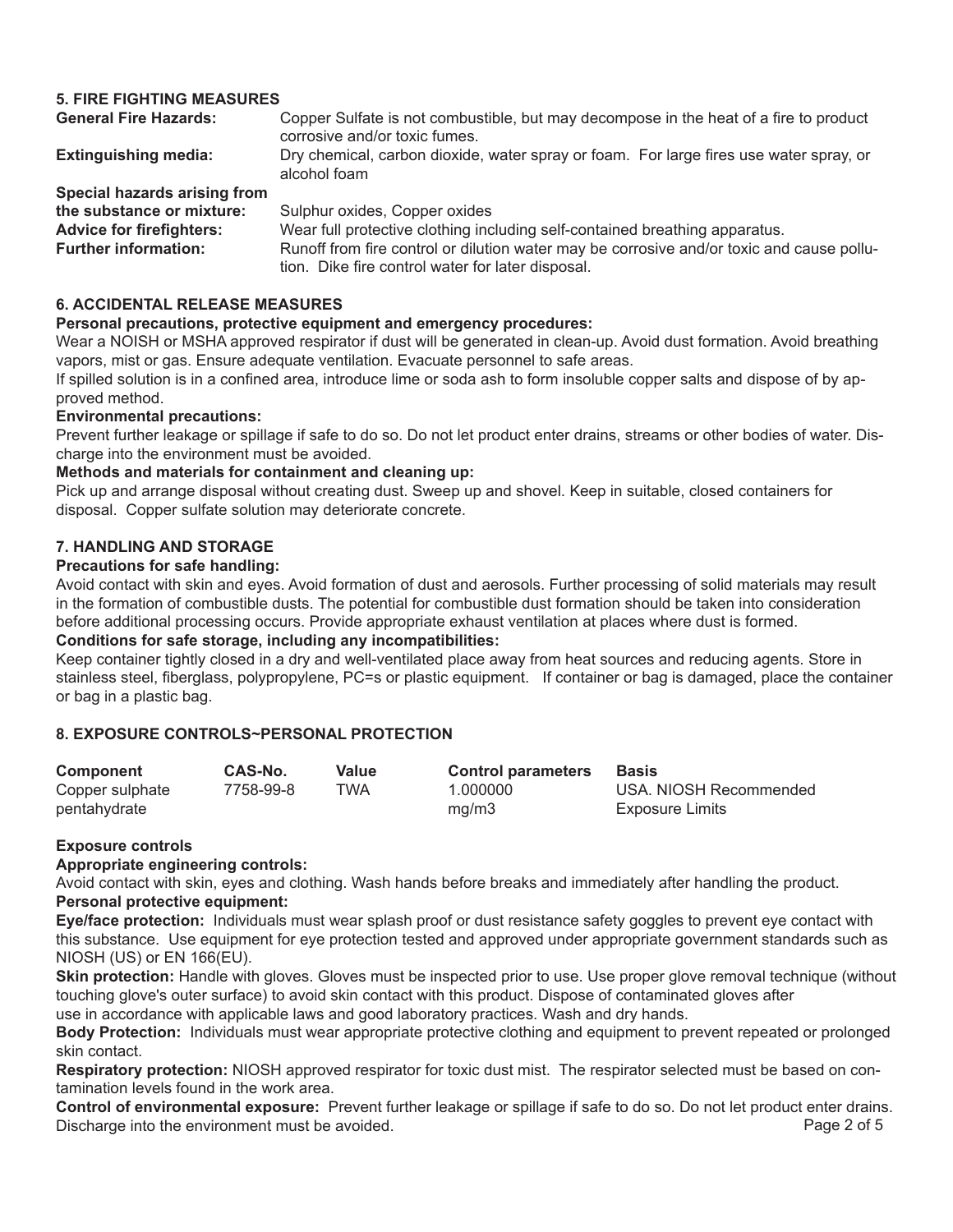## **9. PHYSICAL AND CHEMICAL PROPERTIES**

## **Information on basic physical and chemical properties**

| Appearance:                                     | Form: crystalline                            |
|-------------------------------------------------|----------------------------------------------|
|                                                 | Color: blue                                  |
| Odor                                            | No data available                            |
| Odor Threshold                                  | No data available                            |
| рH                                              | 3.7 - 4.5 at 50 g/l at 25 °C (77 OF)         |
| Melting point/freezing<br>point                 | Melting point/range: 110°C (230 OF) - dec.   |
| Initial boiling point and<br>boiling range      | No data available                            |
| Flash point                                     | No data available                            |
| Evaporation rate                                | No data available                            |
| Flammability (solid, gas)                       | No data available                            |
| Upper/lower flammability<br>or explosive limits | No data available                            |
| vapor pressure                                  | 9.7 hPa (7.3 mmHg) at $25^{\circ}$ C (77 OF) |
| Vapor density                                   | No data available                            |
| Relative density                                | 2.284 g/cm3                                  |
| Water solubility                                | No data available                            |
| Partition coefficient: n-<br>octanol/water      | No data available                            |
| Auto-ignition<br>temperature                    | No data available                            |
| Decomposition<br>temperature                    | No data available                            |
| Viscosity                                       | No data available                            |
| <b>Explosive properties</b>                     | No data available                            |
| Oxidizing properties                            | No data available                            |
| Other safety information                        | No data available                            |
|                                                 |                                              |

## **10. STABILITY AND REACTIVITY**

| <b>Reactivity:</b>                                               | No data available                                                                                   |
|------------------------------------------------------------------|-----------------------------------------------------------------------------------------------------|
| Chemical stability:                                              | Stable under recommended storage conditions.                                                        |
| Possibility of hazardous reactions:                              | No data available                                                                                   |
| Conditions to avoid:                                             | Exposure to moisture                                                                                |
| Incompatible materials:                                          | Powdered metals, Anhydrous copper(II) sulfate, reacts violently with:, hydroxyl<br>amine, Magnesium |
| Hazardous decomposition products                                 | At temperatures 600°C material decomposes to cupric oxide and sulfur dioxide                        |
| Hazardous Polymerization:<br>In the event of fire: see section 5 | Will not occur                                                                                      |

## **11. TOXICOLOGICAL INFORMATION**

### **Information on toxicological effects**

**Acute Toxicity:** May cause skin, eye and mucous membrane irritation (includes upper respiratory tract). Ingestion may cause gastrointestinal discomfort.

## **Subchronic / Chronic**

Prolonged or repeated exposure may cause kidney, liver and blood damage. Chronic exposure may cause dermatitis.

## **Reproductive and**

**Developmental Toxicity:** Not known or reported to cause reproductive or developmental toxicity.

LD50 Oral - Rat - 482 mg/kg (OECD Test Guideline 401) Remarks: anhydrous

Inhalation: No data available *Page 3 of 5 Page 3 of 5*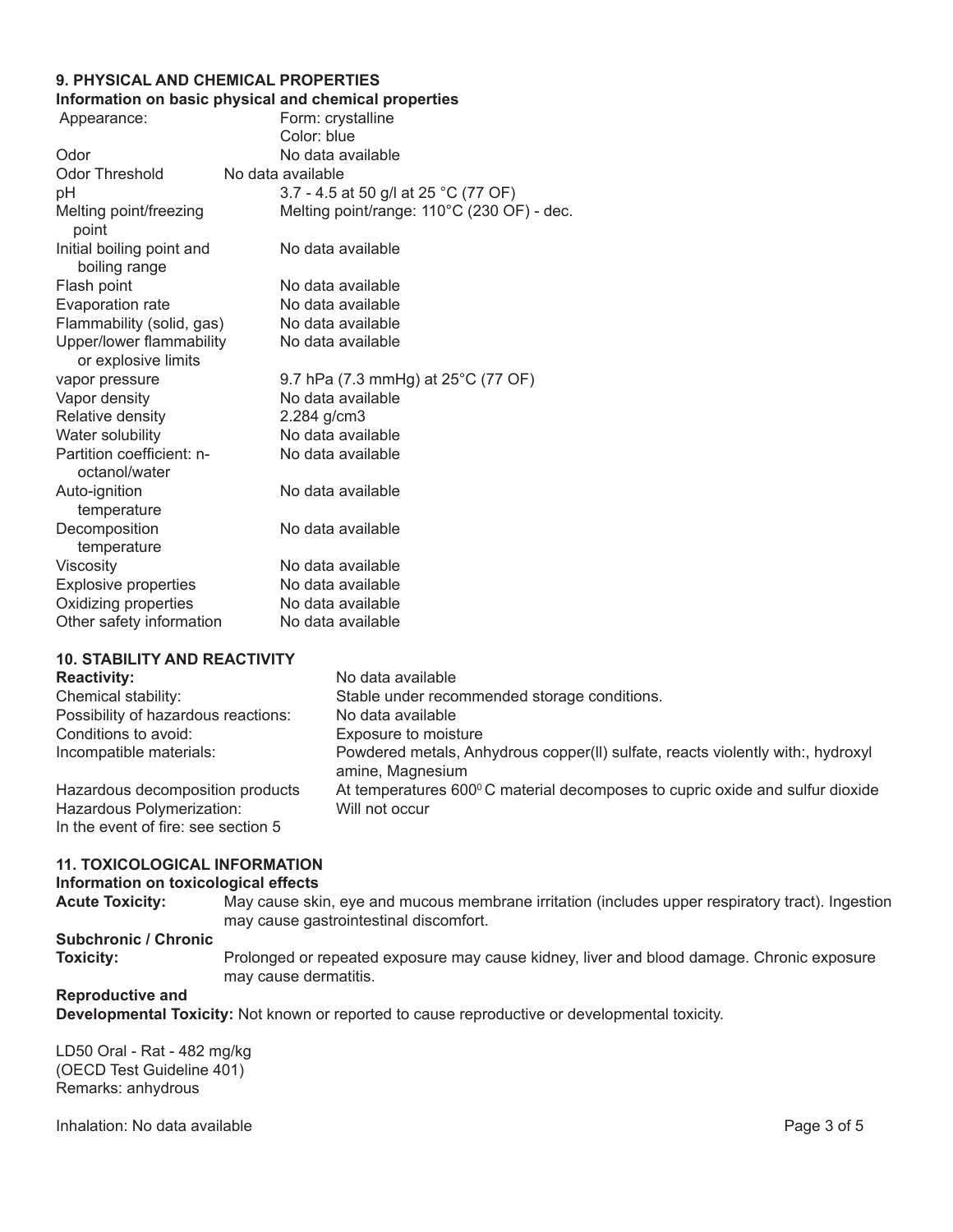| <b>Skin corrosion/irritation:</b>         | Irritating to skin.                                                                              |
|-------------------------------------------|--------------------------------------------------------------------------------------------------|
| Serious eye damage/eye irritation:        | Irritating to eyes.                                                                              |
| <b>Respiratory or skin sensitisation:</b> | Prolonged or repeated exposure may cause allergic reactions in certain sensitive<br>individuals. |
| Germ cell mutagenicity:                   | No data available                                                                                |

## **Carcinogenicity:**

| IARC:      | No component of this product present at levels greater than or equal to 0.1 is identified as probable,  |  |
|------------|---------------------------------------------------------------------------------------------------------|--|
|            | possible or confirmed human carcinogen by IARC.                                                         |  |
| ACGIH:     | No component of this product present at levels greater than or equal to 0.1 is identified as a          |  |
|            | carcinogen or potential carcinogen by ACGIH.                                                            |  |
| <b>NTP</b> | No component of this product present at levels greater than or equal to 0.1 is identified as a known or |  |
|            | anticipated carcinogen by NTP.                                                                          |  |
| OSHA       | No component of this product present at levels greater than or equal to 0.1 is identified as a          |  |

## **12. ECOLOGICAL INFORMATION**

 carcinogen or potential carcinogen by OSHA.

| 10,000 ppm (quail and duck)                                                                             |
|---------------------------------------------------------------------------------------------------------|
| 0.65 ppm (bluegill), 0.056 ppm (trout), 16 ppm (pink shrimp)                                            |
| 54 ppm (eastern oysters)                                                                                |
| 17 ppm (pink shrimp), 600 ppb (daphnia)                                                                 |
| 6.9 ppm (blue crab), 600 ppb (daphnia)                                                                  |
| The methods for determining the biological degradability are not applicable to inorganic<br>substances. |
| No data available                                                                                       |
| No data available                                                                                       |
| An environmental hazard cannot be excluded in the event of unprofessional handling or<br>disposal.      |
| Very toxic to aquatic life with long lasting effects.                                                   |
|                                                                                                         |

## **13. DISPOSAL CONSIDERATIONS**

Pesticide wastes are acutely hazardous. Improper disposal of excess pesticide, spray mixture or rinsate is a violation of Federal law. If these wastes cannot be disposed of by use according to label instructions, contact your State Pesticide or Environmental Control Agency, or the Hazardous Waste representative at the nearest EPA Regional Office for guidance.

**Container Disposal: (Paper Bag)** If empty: Do not reuse this container. Dispose of empty bag in a sanitary landfill or by incineration, or if allowed by State and local authorities, by burning.

If partly filled: Call your local solid waste agency or 1-800-CLEANUP for disposal instructions. Never place unused product down any indoor or outdoor drain.

## **14. TRANSPORT INFORMATION**

**DOT (US)**<br>
UN number: 3077 Class: 9 Packing group: III Proper shipping name: Environmentally hazardous substances, solid, n.o.s. (Copper sulphate pentahydrate) Reportable Quantity (RQ): 10 Ibs Marine pollutant: yes Poison Inhalation Hazard: No IMDG<br>UN number: 3077 Class: 9 Packing group: III EMS-No: F-A, S-F Proper shipping name: ENVIRONMENTALLY HAZARDOUS SUBSTANCE, SOLID, N.O.S. (Copper sulphate pentahydrate) pollutant: yes Page 4 of 5